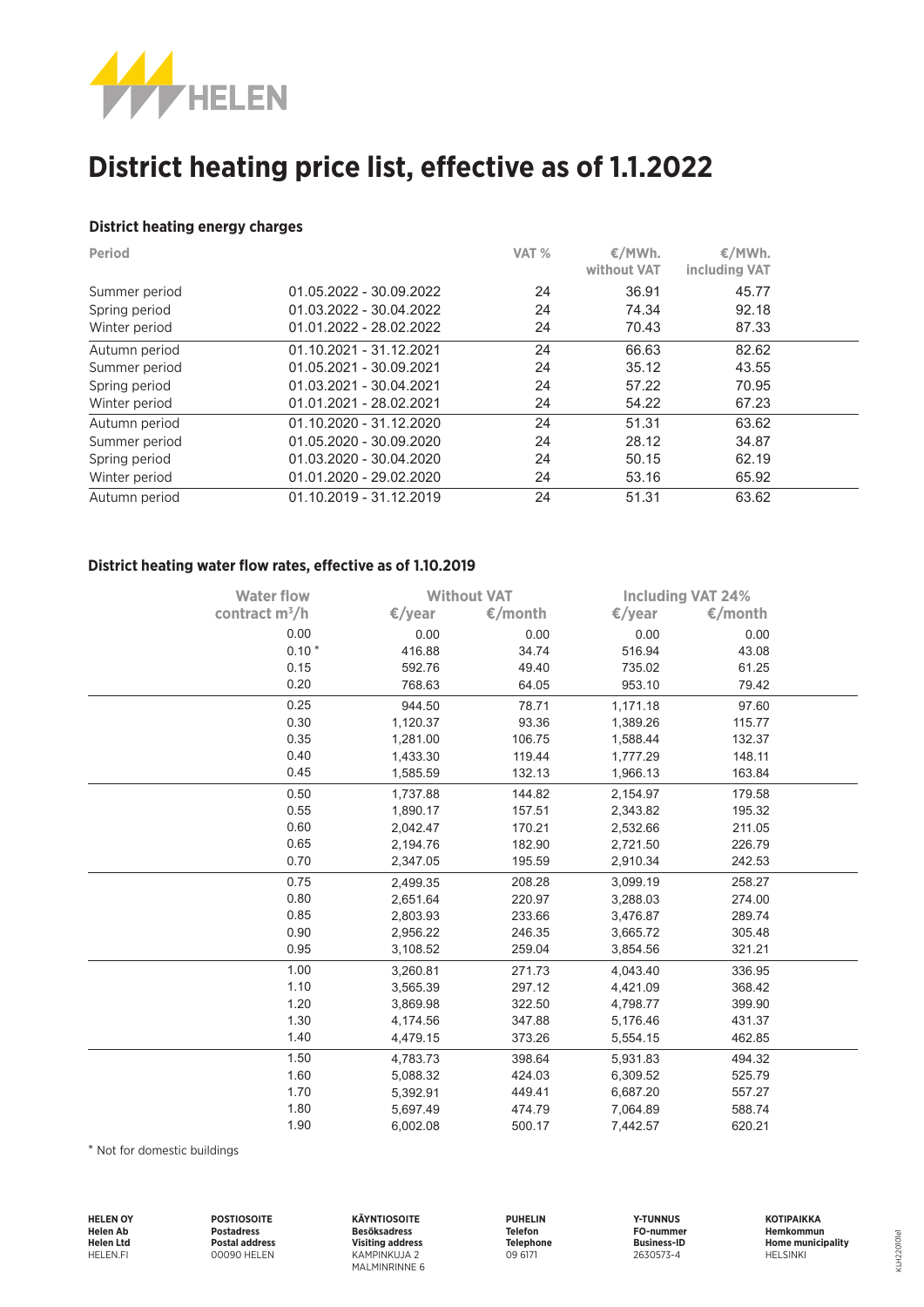## **District heating water flow rates, effective as of 1.10.2019**

| <b>Water flow</b> | <b>Without VAT</b> |          | <b>Including VAT 24%</b> |          |  |
|-------------------|--------------------|----------|--------------------------|----------|--|
| contract $m^3/h$  | €/year             | €/month  | €/year                   | €/month  |  |
|                   |                    |          |                          |          |  |
| 2.00              | 6,306.66           | 525.56   | 7,820.26                 | 651.69   |  |
| 2.10              | 6,559.40           | 546.62   | 8,133.65                 | 677.80   |  |
| 2.20              | 6,791.29           | 565.94   | 8,421.20                 | 701.77   |  |
| 2.30              | 7,023.18           | 585.26   | 8,708.74                 | 725.73   |  |
| 2.40              | 7,255.07           | 604.59   | 8,996.29                 | 749.69   |  |
| 2.50              | 7,486.96           | 623.91   | 9,283.83                 | 773.65   |  |
| 2.60              | 7,718.85           | 643.24   | 9,571.38                 | 797.61   |  |
| 2.70              | 7,950.74           | 662.56   | 9,858.92                 | 821.58   |  |
| 2.80              | 8,182.64           | 681.89   | 10,146.47                | 845.54   |  |
| 2.90              | 8,414.53           | 701.21   | 10,434.01                | 869.50   |  |
| 3.00              | 8,646.42           | 720.53   | 10,721.56                | 893.46   |  |
| 3.20              | 9,110.20           | 759.18   | 11,296.65                | 941.39   |  |
| 3.40              | 9,573.98           | 797.83   | 11,871.74                | 989.31   |  |
| 3.60              | 10,037.77          | 836.48   | 12,446.83                | 1,037.24 |  |
| 3.80              | 10,501.55          | 875.13   | 13,021.92                | 1,085.16 |  |
|                   |                    |          |                          |          |  |
| 4.00              | 10,965.33          | 913.78   | 13,597.01                | 1,133.08 |  |
| 4.40              | 11,892.90          | 991.07   | 14,747.19                | 1,228.93 |  |
| 4.80              | 12,820.46          | 1,068.37 | 15,897.37                | 1,324.78 |  |
| 5.20              | 13,419.99          | 1,118.33 | 16,640.79                | 1,386.73 |  |
| 5.60              | 13,962.46          | 1,163.54 | 17,313.45                | 1,442.79 |  |
| 6.00              | 14,504.93          | 1,208.74 | 17,986.11                | 1,498.84 |  |
| 6.40              | 15,047.40          | 1,253.95 | 18,658.77                | 1,554.90 |  |
| 6.80              | 15,589.87          | 1,299.16 | 19,331.44                | 1,610.95 |  |
| 7.20              | 16,132.34          | 1,344.36 | 20,004.10                | 1,667.01 |  |
| 7.60              | 16,674.81          | 1,389.57 | 20,676.76                | 1,723.06 |  |
|                   |                    |          |                          |          |  |
| 8.00              | 17,217.28          | 1,434.77 | 21,349.42                | 1,779.12 |  |
| 8.40              | 17,759.75          | 1,479.98 | 22,022.08                | 1,835.17 |  |
| 8.80              | 18,302.21          | 1,525.18 | 22,694.75                | 1,891.23 |  |
| 9.20              | 18,844.68          | 1,570.39 | 23,367.41                | 1,947.28 |  |
| 9.60              | 19,387.15          | 1,615.60 | 24,040.07                | 2,003.34 |  |
| 10.00             | 19,929.62          | 1,660.80 | 24,712.73                | 2,059.39 |  |
| 11.00             | 21,285.80          | 1,773.82 | 26,394.39                | 2,199.53 |  |
| 12.00             | 22,641.97          | 1,886.83 | 28,076.04                | 2,339.67 |  |
| 13.00             | 23,998.14          | 1,999.85 | 29,757.70                | 2,479.81 |  |
| 14.00             | 25,354.32          | 2,112.86 | 31,439.35                | 2,619.95 |  |
| 15.00             | 26,710.49          | 2,225.87 | 33,121.01                | 2,760.08 |  |
| 16.00             | 28,000.22          | 2,333.35 | 34,720.27                | 2,893.36 |  |
| 17.00             | 29,003.35          | 2,416.95 | 35,964.15                | 2,997.01 |  |
| 18.00             | 30,006.47          | 2,500.54 | 37,208.02                | 3,100.67 |  |
| 19.00             | 31,009.60          | 2,584.13 | 38,451.90                | 3,204.32 |  |
|                   |                    |          |                          |          |  |
| 20.00             | 32,012.72          | 2,667.73 | 39,695.77                | 3,307.98 |  |
| 22.00             | 34,018.97          | 2,834.91 | 42,183.53                | 3,515.29 |  |
| 24.00             | 36,025.22          | 3,002.10 | 44,671.28                | 3,722.61 |  |
| 26.00             | 38,031.47          | 3,169.29 | 47,159.03                | 3,929.92 |  |
| 28.00             | 40,037.72          | 3,336.48 | 49,646.78                | 4,137.23 |  |
| 30.00             | 42,043.97          | 3,503.66 | 52,134.53                | 4,344.54 |  |
| 32.00             | 44,050.22          | 3,670.85 | 54,622.28                | 4,551.86 |  |
| 34.00             | 46,056.47          | 3,838.04 | 57,110.03                | 4,759.17 |  |
| 36.00             | 48,062.72          | 4,005.23 | 59,597.78                | 4,966.48 |  |
| 38.00             | 50,068.98          | 4,172.41 | 62,085.53                | 5,173.79 |  |
| 40.00             | 52,075.23          | 4,339.60 | 64,573.28                | 5,381.11 |  |
| 42.00             | 54,081.48          | 4,506.79 | 67,061.03                | 5,588.42 |  |
| 44.00             | 56,087.73          | 4,673.98 | 69,548.78                | 5,795.73 |  |
| 46.00             | 58,093.98          | 4,841.16 | 72,036.53                | 6,003.04 |  |
| 48.00             |                    |          |                          |          |  |
|                   | 60,100.23          | 5,008.35 | 74,524.28                | 6,210.36 |  |
| 50.00             | 62,106.48          | 5,175.54 | 77,012.03                | 6,417.67 |  |
| 52.00             | 64,112.73          | 5,342.73 | 79,499.78                | 6,624.98 |  |
| 54.00             | 66,118.98          | 5,509.91 | 81,987.53                | 6,832.29 |  |
| 56.00             | 68,125.23          | 5,677.10 | 84,475.28                | 7,039.61 |  |
| 58.00             | 70,131.48          | 5,844.29 | 86,963.03                | 7,246.92 |  |